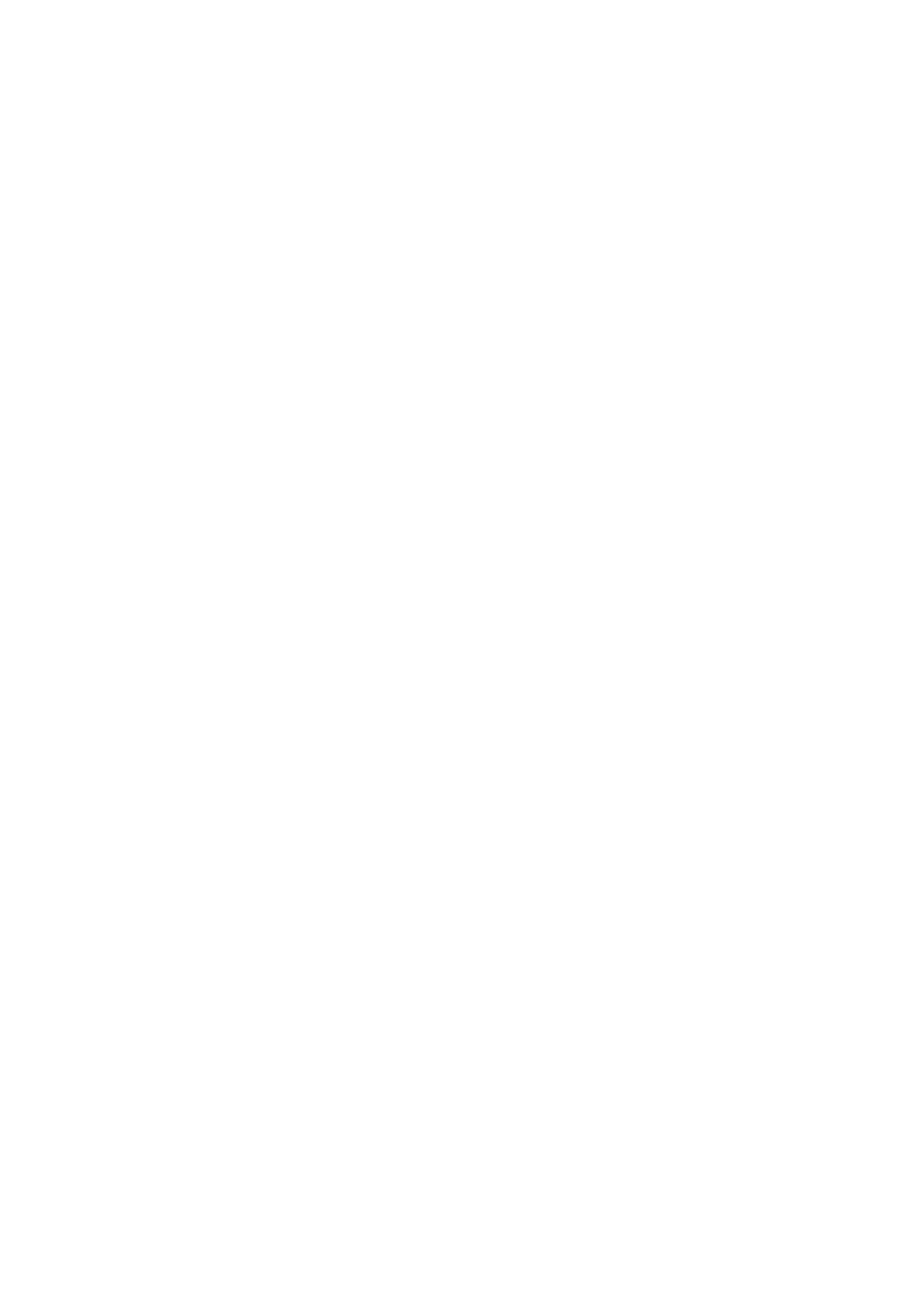

# **Liquor Amendment Regulation 2004 (No 2)**

**Subordinate Law SL2004-57** 

made under the

**Liquor Act 1975** 

| $\overline{\mathbf{1}}$ | <b>Name of regulation</b>                                                                                                                       |
|-------------------------|-------------------------------------------------------------------------------------------------------------------------------------------------|
|                         | This regulation is the Liquor Amendment Regulation 2004 (No 2).                                                                                 |
|                         | <b>Commencement</b>                                                                                                                             |
|                         | This regulation commences on the day after its notification day.                                                                                |
|                         | The naming and commencement provisions automatically commence on<br><b>Note</b><br>the notification day (see Legislation Act, $\sigma$ 75 (1)). |
| 3                       | <b>Legislation amended</b>                                                                                                                      |
|                         | This regulation amends the <i>Liquor Regulation 1979</i> .                                                                                      |

2004 107S

Authorised by the ACT Parliamentary Counsel—also accessible at www.legislation.act.gov.au